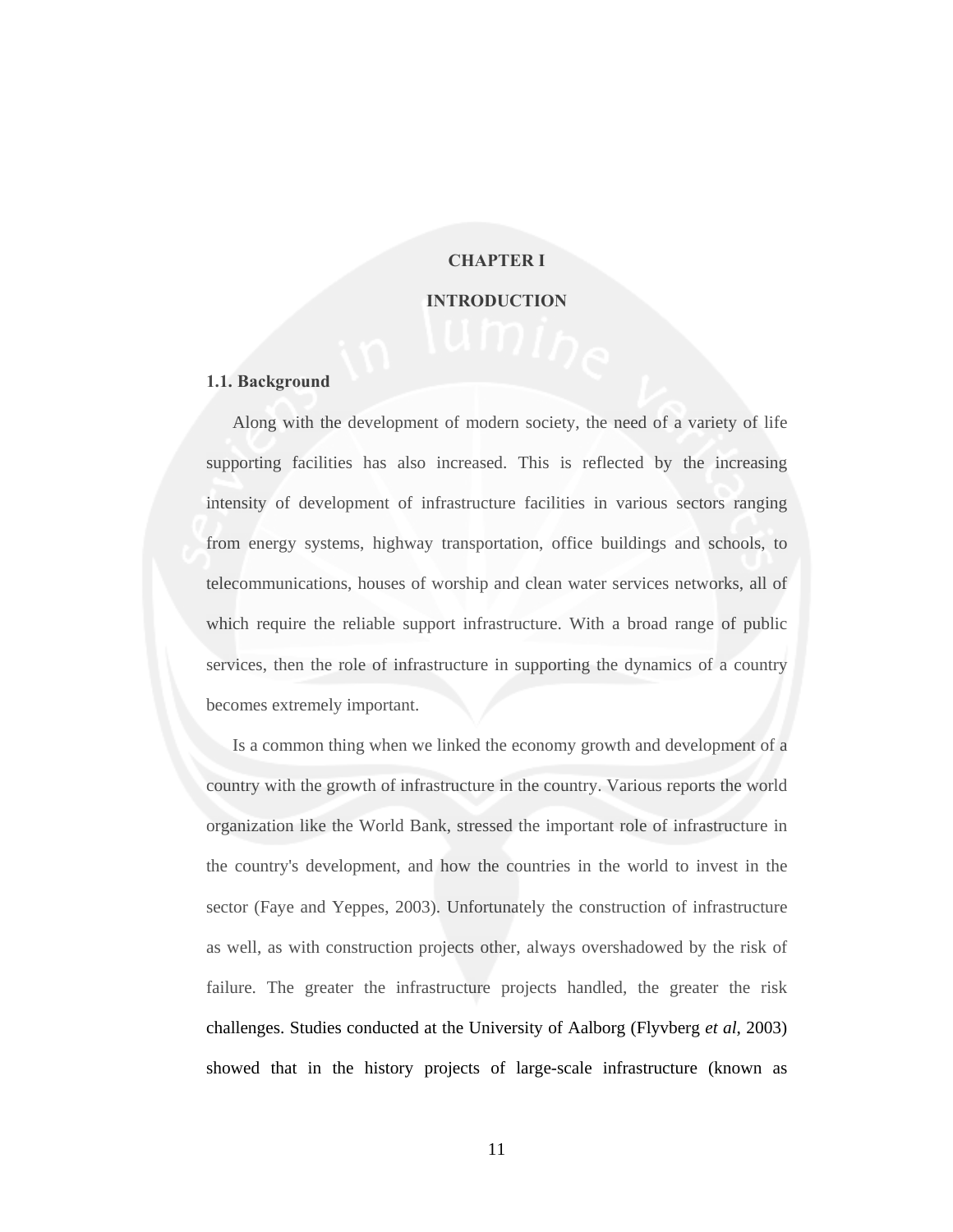megaprojects) the potential danger of cost overruns and other risks. However, this does not seem to hinder the government and public decision-makers to continually invest in infrastructure projects large.

Today, the role of public services through investment in infrastructure has gradually shifted from the dominant role of government to private sector participation. The heavy burden of funding for new construction and maintenance of infrastructure facilities can not be addressed by the government's ability to balance the needs of a growing infrastructure. Increment certainly have an impact on the changing role and the consequences (risks) faced by each party infrastructure development actors.

In Indonesia, increased private sector role in infrastructure development sectors through various funding schemes and cooperation (project financing) must be followed by awareness of potential risks and appropriate skills in managing. In this context, analysis and risk management in projects of infrastructure development have been started, although in general is still very limited to economic aspects and funding alone. And the hat is certainly not enough. The actors in the infrastructure projects should also be able to apply risk management in all aspects of the project, including the risks involved in the construction phase. In construction projects there are many risks where the risks are very various. On risk management is required to give priority to the risks is important before starting a construction project. In addition, it is also important to determine the appropriate allocation of risk in order to reduce loss costs, time and quality due to such risks.